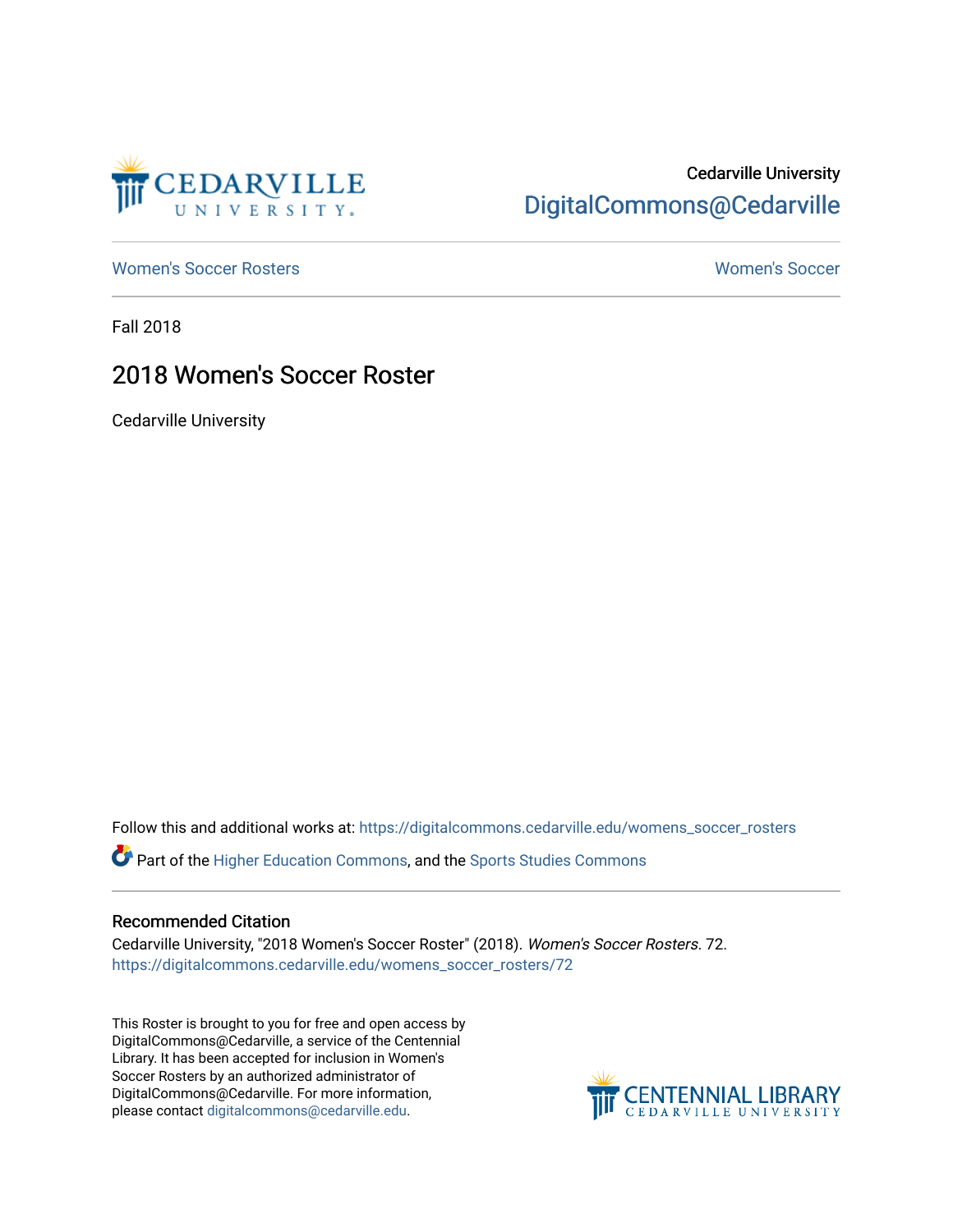# Cedarville University Athletics 2018 Women's Soccer Roster - Cedarville University Athletics https://yellowjackets.cedarville.edu/roster.aspx?path=wsoc&print=true<br> **Cedarville University Athletics**

## 2018 Women's Soccer Roster

|                                                                      | men's Soccer Roster - Cedarville University Athletics |             |          |            |                    |                                                                       |  |  |
|----------------------------------------------------------------------|-------------------------------------------------------|-------------|----------|------------|--------------------|-----------------------------------------------------------------------|--|--|
|                                                                      |                                                       |             |          |            |                    | https://yellowjackets.cedarville.edu/roster.aspx?path=wsoc&print=true |  |  |
|                                                                      |                                                       |             |          |            |                    |                                                                       |  |  |
|                                                                      |                                                       |             |          |            |                    |                                                                       |  |  |
| <b>Cedarville University Athletics</b><br>2018 Women's Soccer Roster |                                                       |             |          |            |                    |                                                                       |  |  |
|                                                                      |                                                       |             |          |            |                    |                                                                       |  |  |
| 0                                                                    | <b>Lauren Lichty</b>                                  | G           | $5-9$    | Jr.        | Silver Lake, OH    | Cuyahoga Valley Christan                                              |  |  |
|                                                                      |                                                       |             |          |            |                    | Academy                                                               |  |  |
| $\mathbf{1}$                                                         | <b>Allison Garlock</b>                                | G           | $5-5$    | Jr.        | Lebanon, OH        | Lebanon                                                               |  |  |
| $\overline{2}$                                                       | Olivia Hoffman                                        | $\mathsf F$ | $5 - 7$  | Fr.        | Chattanooga, TN    | Chattanooga Christian                                                 |  |  |
| 3                                                                    | <b>Kaitlyn Walters</b>                                | D           | $5 - 4$  | Jr.        | Marysville, OH     | Marysville                                                            |  |  |
| 4                                                                    | <b>Bex Velloney</b>                                   | D           | $5-5$    | Jr.        | Chesapeake, VA     | Greenbrier Christian Academy                                          |  |  |
| 5                                                                    | <b>Aleah Martone</b>                                  | F.          | $5-5$    | Fr.        | Spencerport, NY    | Spencerport                                                           |  |  |
| $\overline{7}$                                                       | Hannah Atkinson                                       | М           | $5-4$    | Jr.        | Wheaton, IL        | Homeschool                                                            |  |  |
| 8                                                                    | <b>Rose Anthony</b>                                   | $\mathsf F$ | $5-9$    | So.        | Holland, MI        | <b>Holland Christian</b>                                              |  |  |
| 9                                                                    | <b>Grace Cain</b>                                     | М           | $5-4$    | Fr.        | Westerville, OH    | Worthington Christian                                                 |  |  |
| 10                                                                   | <b>Delight Williams</b>                               | D           | $5 - 7$  | So.        | St. Petersburg, FL | Homeschool                                                            |  |  |
| 11                                                                   | <b>Kaley Jamison</b>                                  | ${\sf M}$   | $5-4$    | So.        | Round Rock, TX     | Round Rock                                                            |  |  |
| 12                                                                   | <b>Emma Conway</b>                                    | M           | $5-9$    | Jr.        | Cincinnati, OH     | Cincinnati Hills Christian<br>Academy                                 |  |  |
| 13                                                                   | <b>Mackenzie Northcutt</b>                            | F           | $5-8$    | So.        | Niantic, CT        | East Lyme                                                             |  |  |
| 14                                                                   | <b>Alyssa Maillefer</b>                               | F.          | $5-3$    | Sr.        | Sycamore, IL       | Sycamore                                                              |  |  |
| 15                                                                   | Marisa Hoober                                         | D/M         | $5-5$    | Fr.        | Elkton, MD         | Lancaster Mennonite                                                   |  |  |
| 16                                                                   | <b>Rachel Wiggins</b>                                 | F/M         | $5-8$    | So.        | Cary, NC           | Cary Christian                                                        |  |  |
| 17                                                                   | <b>Makenna Anderson</b>                               | F/D         | $5-3$    | Fr.        | Jamestown, OH      | Clark Shawnee                                                         |  |  |
| 18                                                                   | Anna Carrico                                          | D/F         | $5-8$    | Fr.        | Ponte Vedra, FL    | St. Johns Country Day                                                 |  |  |
| 19                                                                   | Creslyn Van Dyck                                      | M           | $5-2$    | Sr.        | Harrisburg, PA     | Harrisburg Christian                                                  |  |  |
| 20                                                                   | Hannah Sareyka                                        | M/D         | $5 - 1$  | Fr.        | Swedesboro, NJ     | The Christian Academy                                                 |  |  |
| 21                                                                   | <b>Taylor Noll</b>                                    | $\mathsf F$ | $5 - 7$  | So.        | Lancaster, PA      | Manheim Central                                                       |  |  |
| 22                                                                   | Jocelyn Quirple                                       | D           | $5-4$    | Sr.        | Hagerstown, MD     | Grace Academy                                                         |  |  |
| 23                                                                   | Hannah Whicker                                        | D           | $5-5$    | Sr.        | Crawfordsville, IN | Crawfordsville                                                        |  |  |
| 24                                                                   | Sophia Norden                                         | M           | $5 - 7$  | So.        | Findlay, OH        | Liberty-Benton                                                        |  |  |
| 25                                                                   | <b>Lyndsey Smith</b>                                  | D           | $5-4$    | Sr.        | Pompton Plains, NJ | Eastern Christian                                                     |  |  |
| 26                                                                   | <b>Rachel Norton</b>                                  | $\mathsf F$ | $5 - 11$ | Fr.        | Sagamihara, Japan  | Zama American                                                         |  |  |
| 28                                                                   | Sara Olivarez                                         | M/F         | $5-6$    | ${\sf RS}$ | Oshtemo, MI        | Homeschool                                                            |  |  |
| 29                                                                   | <b>Alexis Hickey</b>                                  | $\mathsf D$ | $5-2$    | Fr.        | Maineville, OH     | Little Miami                                                          |  |  |
| 30                                                                   | <b>Allie Davidson</b>                                 | $\mathsf F$ | $5 - 7$  | So.        | Greenville, OH     | Homeschool                                                            |  |  |
| 31                                                                   | <b>Bethany Alecusan</b>                               | D           | $5-6$    | Fr.        | Hilliard, OH       | <b>Hilliard Darby</b>                                                 |  |  |

# Women's Soccer Coaching Staff